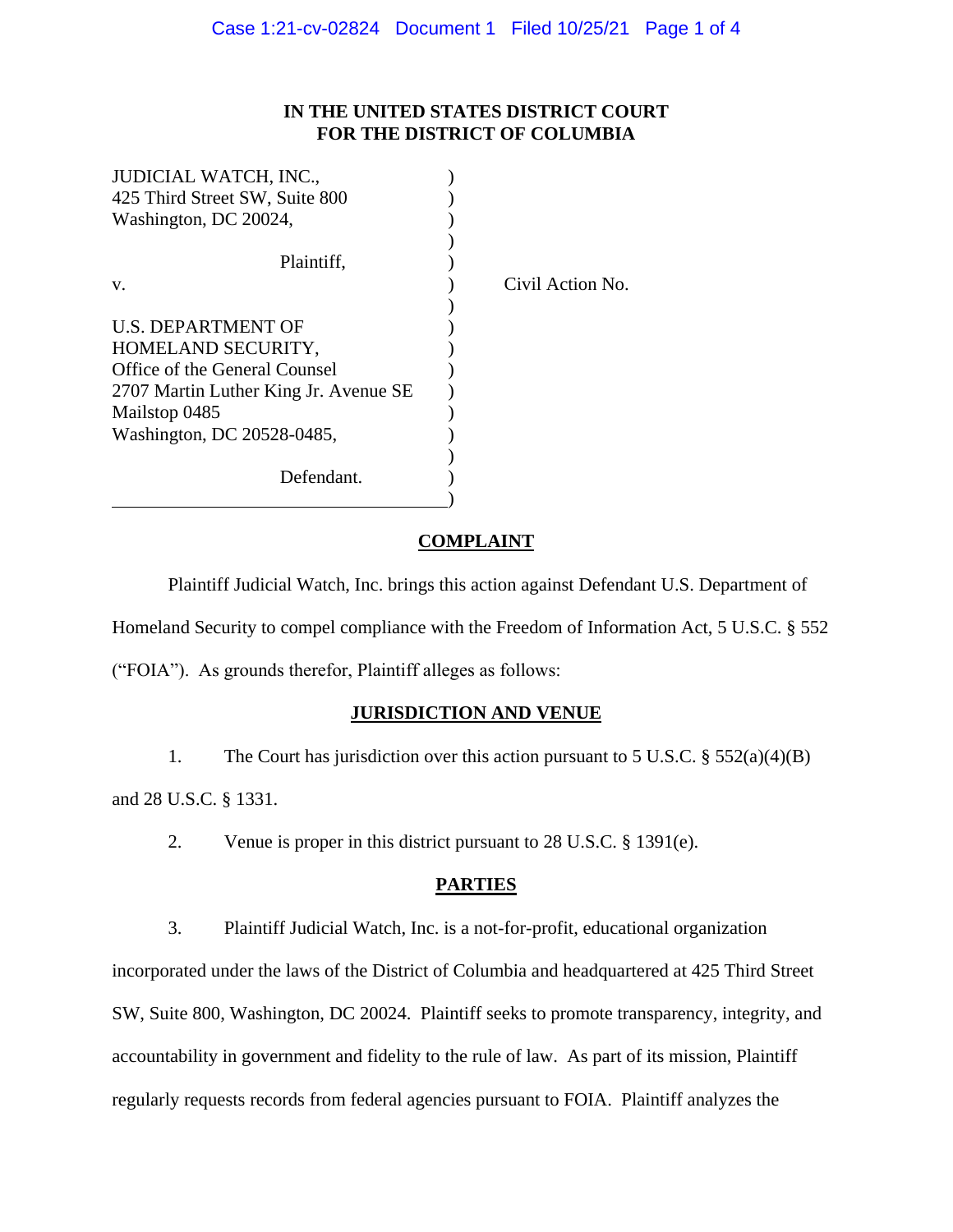## Case 1:21-cv-02824 Document 1 Filed 10/25/21 Page 2 of 4

agencies' responses and disseminates both its findings and the requested records to the American public to inform them about "what their government is up to."

4. Defendant U.S. Department of Homeland Security is an agency of the U.S.

Government and is headquartered at 245 Murray Lane SW, Washington, DC 20528. Defendant has possession, custody, and control of records to which Plaintiff seeks access.

#### **STATEMENT OF FACTS**

5. On July 29, 2021, Plaintiff served a FOIA request on the U.S. Secret Service

("Secret Service"), a component of Defendant U.S. Department of Homeland Security, seeking

certain records relating to the Biden family dogs. The Secret Service acknowledged receipt of

the request by a letter dated July 30, 2021, assigning to the request File No. 20210851.

6. Subsequently, in a letter dated August 27, 2021, the Secret Service asked Plaintiff to narrow the request due to the alleged potential number of responsive records. Plaintiff responded by a letter dated September 17, 2021, agreeing to modify its request to:

> **1. Any and all email and text communications to and/from White House Presidential Protective Detail personnel, as well as all incident reports, relating to dog bite and/or dog aggression incidents involving the Biden dogs from Jan. 20 to the date of the request.**

## **2. All medical and vaccination records for all dogs owned by the Bidens that have lived at the White House.**

7. By a letter dated September 20, 2021, the Secret Service acknowledged receipt of Plaintiff's updated request and claimed that a search for responsive records was being conducted.

8. As of the date of this Complaint, the Secret Service has failed to produce the requested records or otherwise demonstrate that the requested records are exempt from production.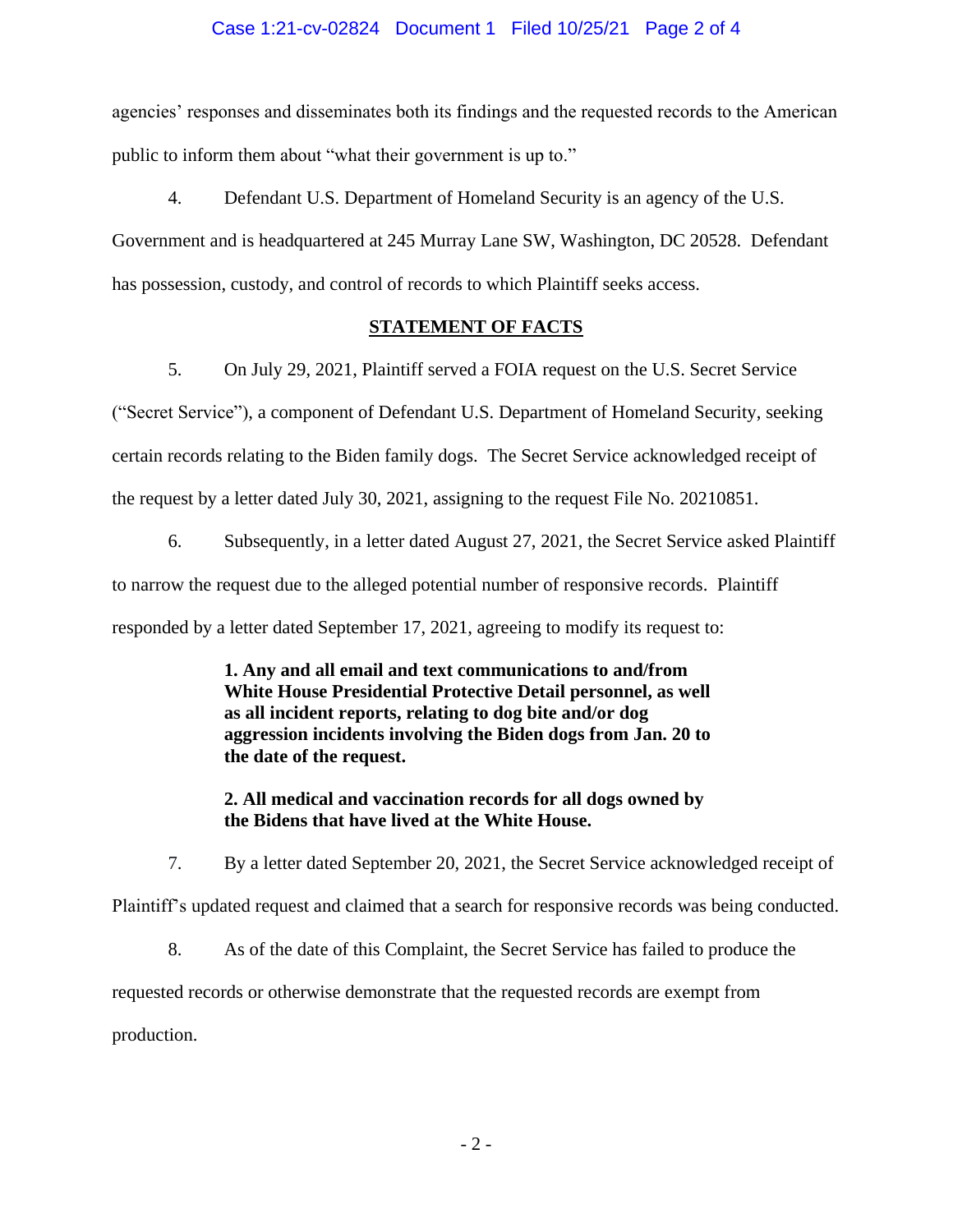#### **COUNT I (Violation of FOIA, 5 U.S.C. § 552)**

9. Plaintiff realleges paragraphs 1 through 8 as if fully stated herein.

10. Defendant is in violation of FOIA.

11. Plaintiff is being irreparably harmed by Defendant's violation of FOIA, and Plaintiff will continue to be irreparably harmed unless Defendant is compelled to comply with the law.

12. Plaintiff has no adequate remedy at law.

13. To trigger FOIA's administrative exhaustion requirement, Defendant was required to make a final determination on Plaintiff's request by October 19, 2021 at the latest. Because Defendant failed to make a final determination on Plaintiff's request within the time limits set by FOIA, Plaintiff is deemed to have exhausted its administrative appeal remedies.

WHEREFORE, Plaintiff respectfully requests that the Court: (1) order Defendant to search for any and all records responsive to Plaintiff's FOIA request and demonstrate that it employed search methods reasonably calculated to uncover all records responsive to the request; (2) order Defendant to produce, by a date certain, any and all non-exempt records responsive to Plaintiff's FOIA request and a Vaughn index of any responsive records withheld under claim of exemption; (3) enjoin Defendant from continuing to withhold any and all non-exempt records responsive to Plaintiff's FOIA request; (4) grant Plaintiff an award of attorneys' fees and other litigation costs reasonably incurred in this action pursuant to 5 U.S.C. § 552(a)(4)(E); and (5) grant Plaintiff such other relief as the Court deems just and proper.